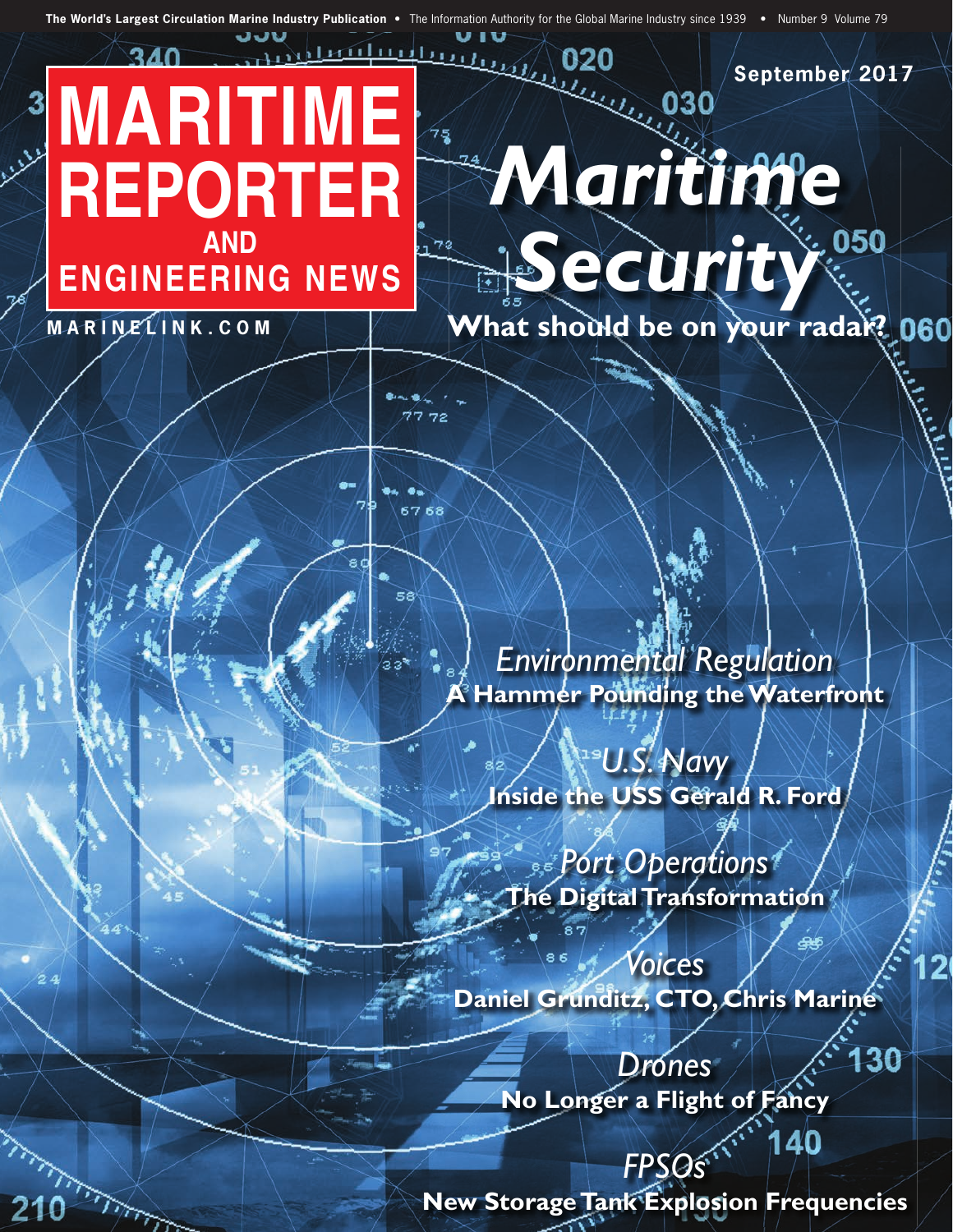## Maritime Security

## **USCG Releases Draft Cyber Guide for Maritime Facilities**



Cyber risk has hit a critical peak within the maritime industry, and the significant impact of the Petya ransomware attack on scores of maritime entities only amplifies it. The attack effectively shut down major ocean carriers, including shipping conglomerate Maersk, and impacted marine terminal operations across the globe. Every maritime company, no matter the size or business function, is a potential target.

The industry has seen a recent wave of guidelines and resolutions from maritime regulatory bodies related to maritime security and cyber risk mitigation. The International Maritime Organization (IMO)'s Maritime Safety Committee approved a resolution in June that would require ship owners and managers to incorporate cyber risk management into their safety management systems by 2021. BIMCO released the second edition of "The Guidelines on Cyber Security Onboard Ships" the following month. In proper suit, the U.S. Coast Guard (USCG) announced a draft Navigation and Inspection Circular (NVIC) 05-17 entitled "Guidelines for Addressing Cyber Risks at Maritime Transportation Security Act (MTSA) Regulated Facilities" on July 12.

In accordance with existing MTSA requirements, regulated facilities, including port terminals and offshore oil platforms, must identify and assess security threats and develop a Facility Security Plan (FSP) that addresses and mitigates those threats. The USCG has interpreted these provisions to include cyber threats. The NVIC aims to provide guidance on incorporating cybersecurity risks into an effective Facility Security Assessment (FSA), in addition to recommendations for policies and procedures that may reduce cyber risk to operators of maritime facilities. It explains (I) the USCG's interpretation of the existing regulatory requirements under MTSA with respect to cybersecurity measures; and (II) the implementation of a "cyber risk management governance program." While not legally binding, facility operators can utilize this guidance until specific cyber risk management regulations are put into place. Industry stakeholders have until September 11 to provide comments on the draft NVIC.

Enclosure I, "Cybersecurity and MTSA," states that the "existing MTSA requirements are applicable to cybersecurity related threats." The NVIC makes clear that cybersecurity is

abilities assessment and mitigation measures that must be part of existing Facility Security Assessments (FSAs) and Facility Security Plans (FSPs). As with existing MTSA re-

part of the vulner-



quirements, regulated entities will need to demonstrate how they are addressing cyber risks. The guidance cites existing requirements for FSAs under MTSA to provide structure for the review of the NVIC. Enclosure II, "Cyber Governance and Cyber Risk Management Implementation Guidelines", describes best practices and expectations for all MTSA regulated entities. The guidelines cite the National Institute of Standards and Technology's Cybersecurity Framework (NIST CSF) to promote effective self-governance.

Cybersecurity challenges are a systemic risk to the maritime industry with the use of cyber technologies for communications, access control and other integrated control systems. Vulnerabilities within these technologies increase their risk for cyberattacks. Attacks targeting industrial control systems (ICS) increased more than 110% in 2016, per IBM. NVIC 05-17 is consistent with the U.S. government's effort to increase private sector preparedness for cyberattacks and reflects a trend towards using a risk management based approach to cybersecurity. It references existing MTSA implementation and its corresponding processes as well as using the NIST framework as guidance for the industry, which is consistent with recently published guidelines.

NVIC 05-17 should take the additional step of detailing specific aspects of an organization's technical implementation of cybersecurity safeguards. This belief is rooted in our company's cybersecurity philosophy consisting of the following foundational pillars:

I. Cybersecurity is an organizational culture that allows technologies to succeed; not a technological solution that results in